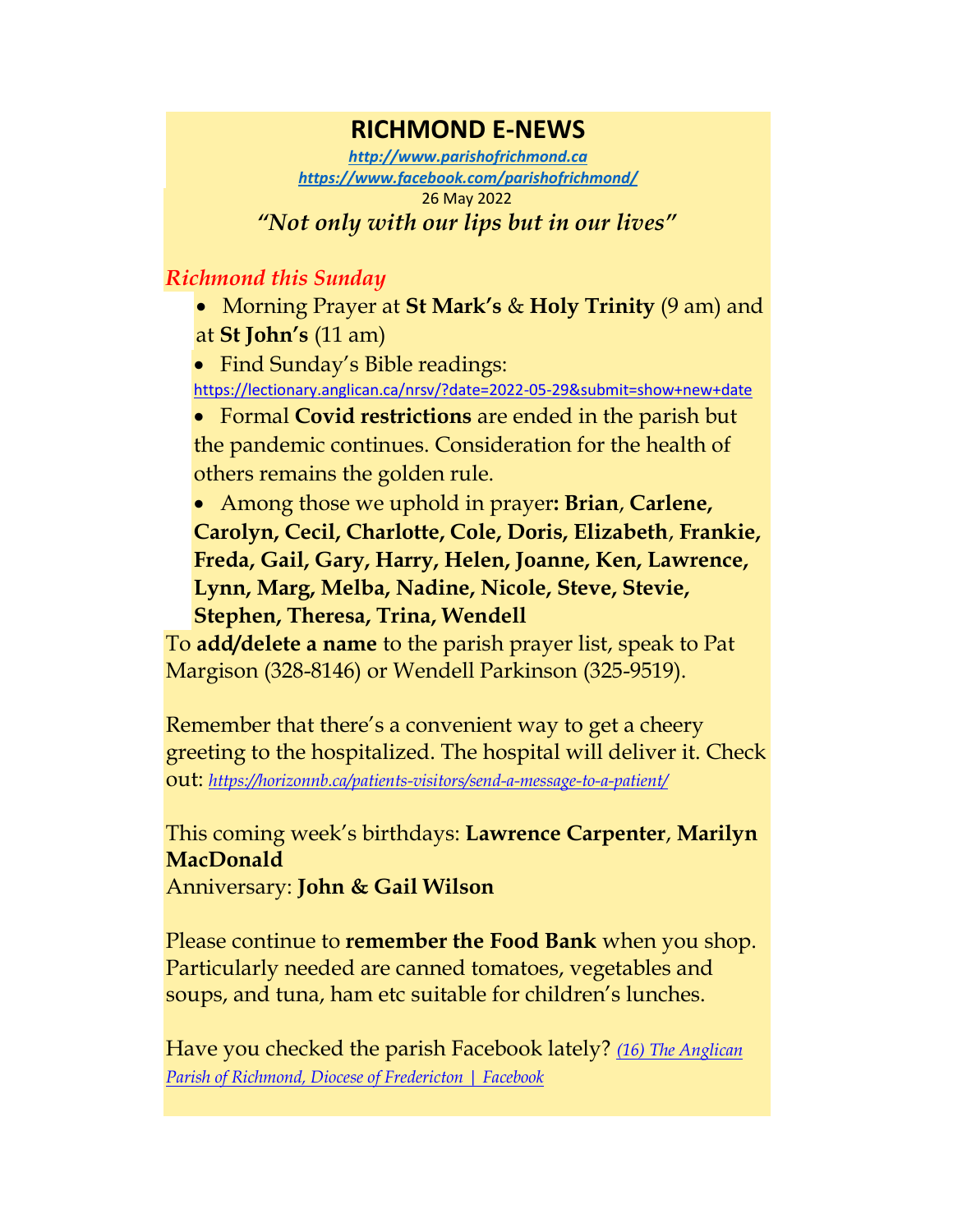As we have come to expect, but must not take for granted, the **Primate's World Relief and Development Fund** is already responding to the **Ukrainian refugee crisis**. *To make a donation to this response, [click here,](https://interland3.donorperfect.net/weblink/WebLink.aspx?name=E344492QE&id=45) or go to [pwrdf.org/give-today](https://pwrdf.org/pwrdf-supports-bc-floods-with-10000-grant/) and click on Response in Ukraine. You may also donate by phone at 416-822- 9083 or leave a voicemail toll-free at 1-866-308-7973 and we will return your call, or mail your cheque to PWRDF, 80 Hayden, 3rd floor, Toronto, Ontario, M4Y 3G2. Please mark Ukraine in the memo field.*

**Shawn Branch** returns to the parish this Sunday.

Today (26 May) being Ascension Day, the global prayer event known as **Thy Kingdom Come** begins. During these next 10 days until Pentecost Sunday, we are invited to pray that **five particular people will come to know more of the richness of a relationship with Jesus**. May we live each day by Kingdom living...as we pray Thy Kingdom Come.

Also today, **Bishop Lemmon's funeral** takes place at the Cathedral, 2 pm. It will be broadcast live at *[www.youtube.com/ChristChurchCathedralFredericton](https://u2325982.ct.sendgrid.net/ls/click?upn=ivGjvSMpV-2BSikv6h4AFVBIc7ZeuiUCW9WtGxST4cAFzMo8aLeeZNXV3kfF9JNc5VoAAYg1w5aOjWDdm0q1ua1A-3D-3D8V_-_6brdC4r4wi0ko7exSTqW-2FZLV3HbGcIX9fbJEOhOARdFNGvzrYGV4VfQXlH9LkwvDf1iZNipGo9c45dlMiguvEo3f8HbCNe1F-2Bv7ZvdrCPWdgj-2F07bAbMJjTP9Yhoa4NL0X0pNrgm0ZUQjXuCENJaPVP5mgXjmlo-2BTtahK8OVmtNXCpQxDclxs7mUEfZ-2F4rtF6S33BSWQBX1p7orAmIFxVr536WBj4b1g-2BYeRt7afPywCwSOCzxw4ZS05Kj2KTGVHcGaQqfI4flMA76BModdsijWAhH-2FnkUHdJ7MkkswDrPrkyqW3ahVpmerAGX0EC9uy)* Bishop Lemmon last spoke in this parish on 5 September 2012. The service was followed by a little reception featuring "lemon" bread.

**Bishop Edwards** is out on his pilgrimage of the Fredericton region. It concludes on Pentecost Sunday. For the Bishop's daily routes, see [https://nb.anglican.ca/the-bishop/bishops](https://nb.anglican.ca/the-bishop/bishops-pilgrimage/pages/2022-route-details)[pilgrimage/pages/2022-route-details](https://nb.anglican.ca/the-bishop/bishops-pilgrimage/pages/2022-route-details) *Everyone is invited and encouraged* to spend some time walking with him.

• **One special opportunity takes place on Saturday morning 4 June,** when he will join a 1.7 km fundraiser at Killarney Lake (on St Mary's St, Fredericton North) in support of **PDRDF Ukraine** refugee work. (Use the Lodge parking lot entrance.) At the end, join the bishop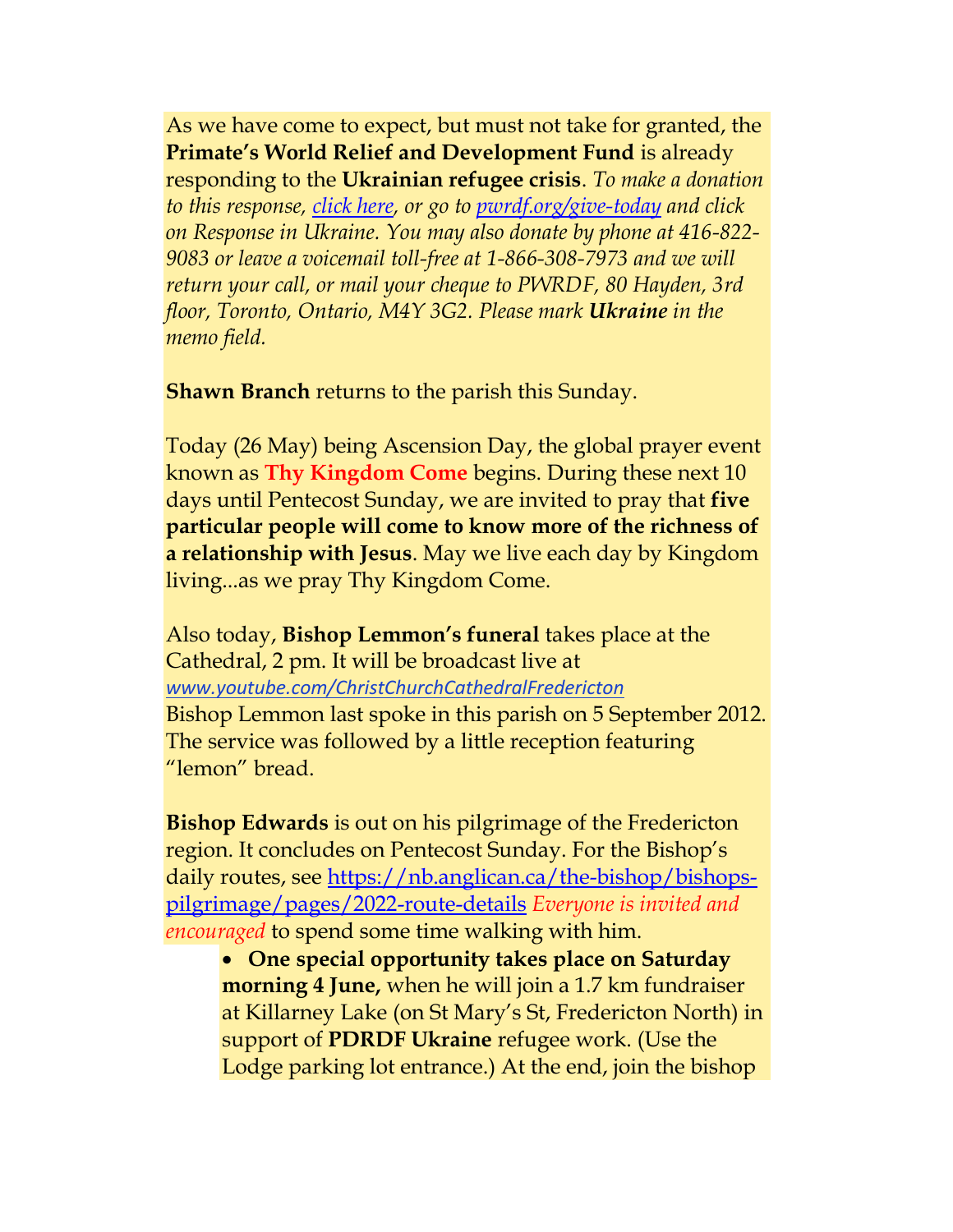at a complementary BBQ (donations accepted) put on by the folk from Christ Church Parish Church.

• Another special event is the **service that will conclude the Bishop's final leg of this his final pilgrimage.** It takes place on Pentecost Sunday (5 June) at the Cathedral, 2 pm.

After Evening Prayer the bishop writes a short reflection on each day. View them at [https://nb.anglican.ca/the](https://nb.anglican.ca/the-bishop/bishops-pilgrimage)[bishop/bishops-pilgrimage](https://nb.anglican.ca/the-bishop/bishops-pilgrimage) If you have a close look at some of the photographs for **Day 4**, you will see some **familiar parishioners**.

If you know of a **recent or forthcoming graduate** of high school, community college or university who is connected closely with a Richmond parishioner, give the name to Pat Margison or Cindy Derksen.

The parish of Richmond **financial report for April** is attached to this email.

Which parishes will survive? This month's **Anglican Journal** discusses the pandemic crisis in relation to church finance. Here's an excerpt: *Peter Misiaszek, Director of Stewardship for the Diocese of Toronto says he has seen the need for online giving firsthand. "Looking at the data, it's clear there's a strong correlation between parish financial health and the number of donors using electronic giving methods," he says. Given the number of parishes that have succeeded in promoting online giving, that has been good news. Before the pandemic, just three parishes in the diocese of Toronto received at least 70 per cent of their donations online. Now 26 per cent do.* 

The new and improved version of our very own **Camp Brookwood** is ready to receive applications from this summer's campers. Brookwood took advantage of the covid break to make many facilities upgrades. The pool, play areas